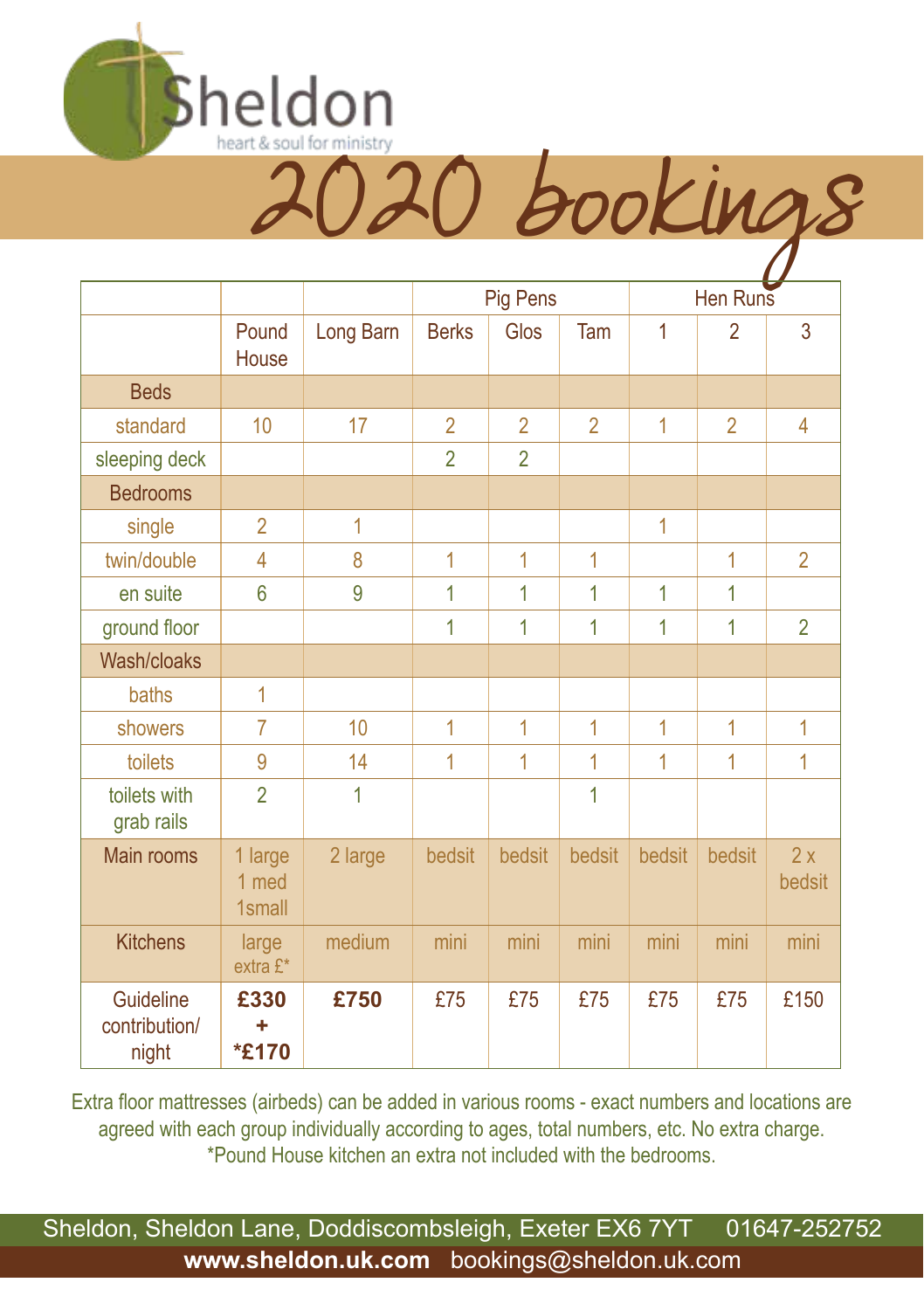## **Making a booking**

We aim to provide a very personal level of service throughout the preparation and support of your visit.

We live as a Community at Sheldon. We will be welcoming you to share Sheldon with us and with other guests in residence, so it is important that bookings work well for all concerned.

We are always pleased to meet and show you round by prior appointment.

We always prefer to deal with one person who will be responsible for seeing the booking through from planning and paperwork stage, to accompanying the group while in residence.

#### Finance

 $\hat{\mathbb{X}}$  Your contribution towards the costs of running Sheldon is agreed at the time of making a booking.

 $\hat{x}$  We invite groups to contribute fairly according to your means and using the guidelines as a starting point. We would rather discuss your contribution than feel finance was a bar to visiting Sheldon.

 $\frac{1}{2}$  It costs £¼m/year to run Sheldon and only about 60% of this is currently covered by contributions from guests. Friends of the charity give generously, and the Community help through our salary sacrifice (we draw personal allowances of £100/week).

 $\hat{\mathbb{X}}$  Please make provision for financial cover in the event of cancellation. We request you take out cancellation insurance to cover sickness of key leaders, etc. Late cancellations can severely compromise our budget. We suggest a 90% contribution for cancellation under 2 months, and 50% under 6 months.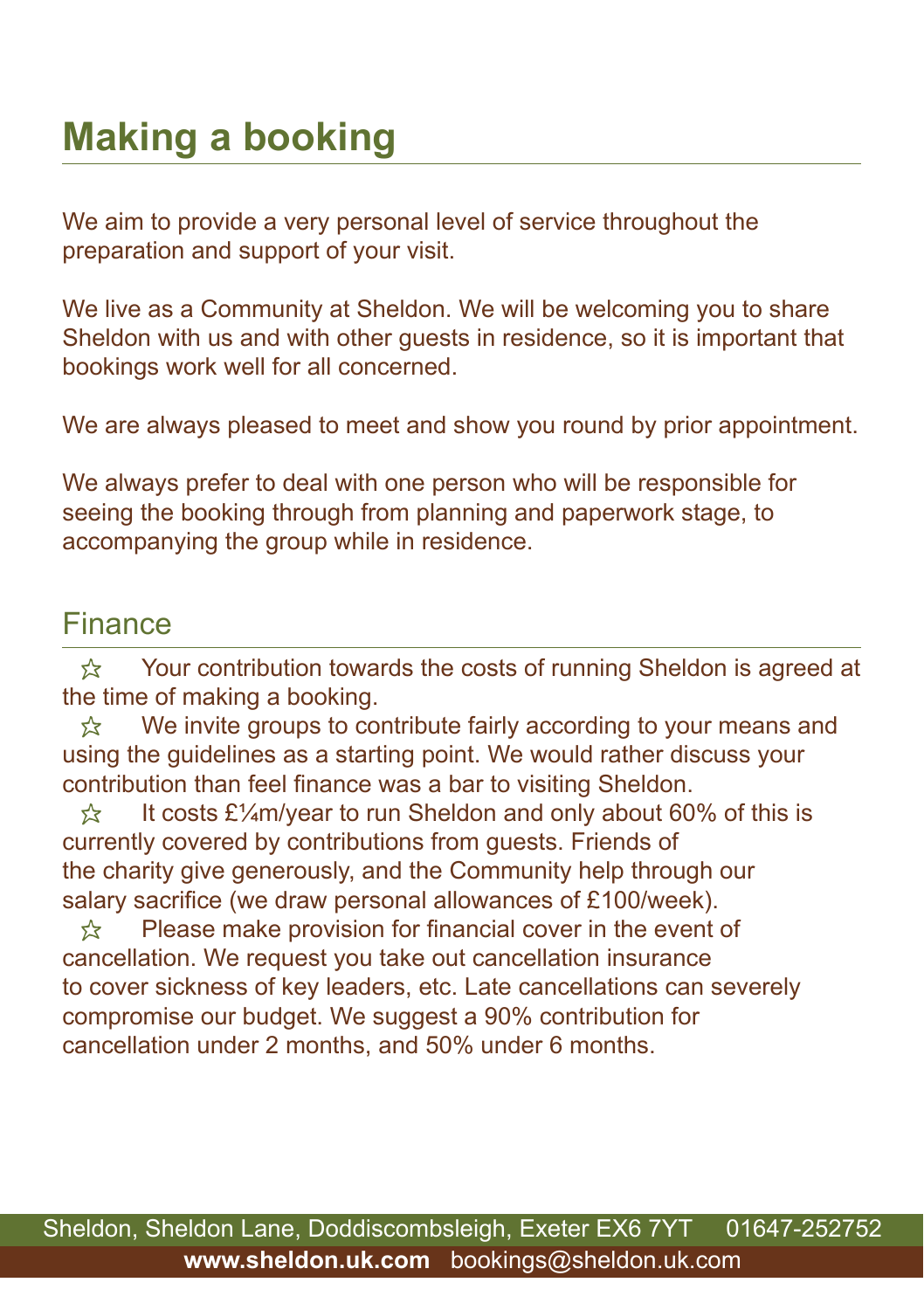## **Commitments - yours and ours**

Sheldon's wonderful atmosphere arises from the love and commitment of the Community, staff and volunteers, and the guests with whom we share this special place. Each building is self-contained, but you will share the Sheldon site with the Community, guests on private retreat, and perhaps another group. The diverse needs of our different guests make it essential for everyone to sign up to a basic memorandum of understanding. This will be included on the booking form. We trust it will help you and others to enjoy and benefit from your visit to Sheldon.

### Our commitment to you

To make you welcome in our home.

To ensure that accommodation is clean, warm and ready for your arrival. To give you the privacy of exclusive use of the buildings reserved for you. To provide plenty of advance information, and advice as requested. To respond promptly to any problems that arise during your visit. To look after communal areas and grounds for you to enjoy.

#### Your commitment to us

 $\leftrightarrow$  To consider the needs of others:

Ensuring that members of your group know and respect the boundaries Respecting the need for peace and quiet around the site after 10.30pm.

 $\hat{x}$  To leave Sheldon as you find it:

Treating indoors and outdoors with appropriate care and respect. Ensuring that children are adequately supervised and guided. Organising time for proper cleaning and tidying before you leave.

 $\hat{\varphi}$  To plan your timetable and communicate with your group members to ensure that you arrive after the booking starts and depart before it ends. Ensure every member of your group knows that pets are not welcome at Sheldon.

 $\hat{\mathbb{X}}$  To read the information provided, and return the arrival form and your contribution on time.